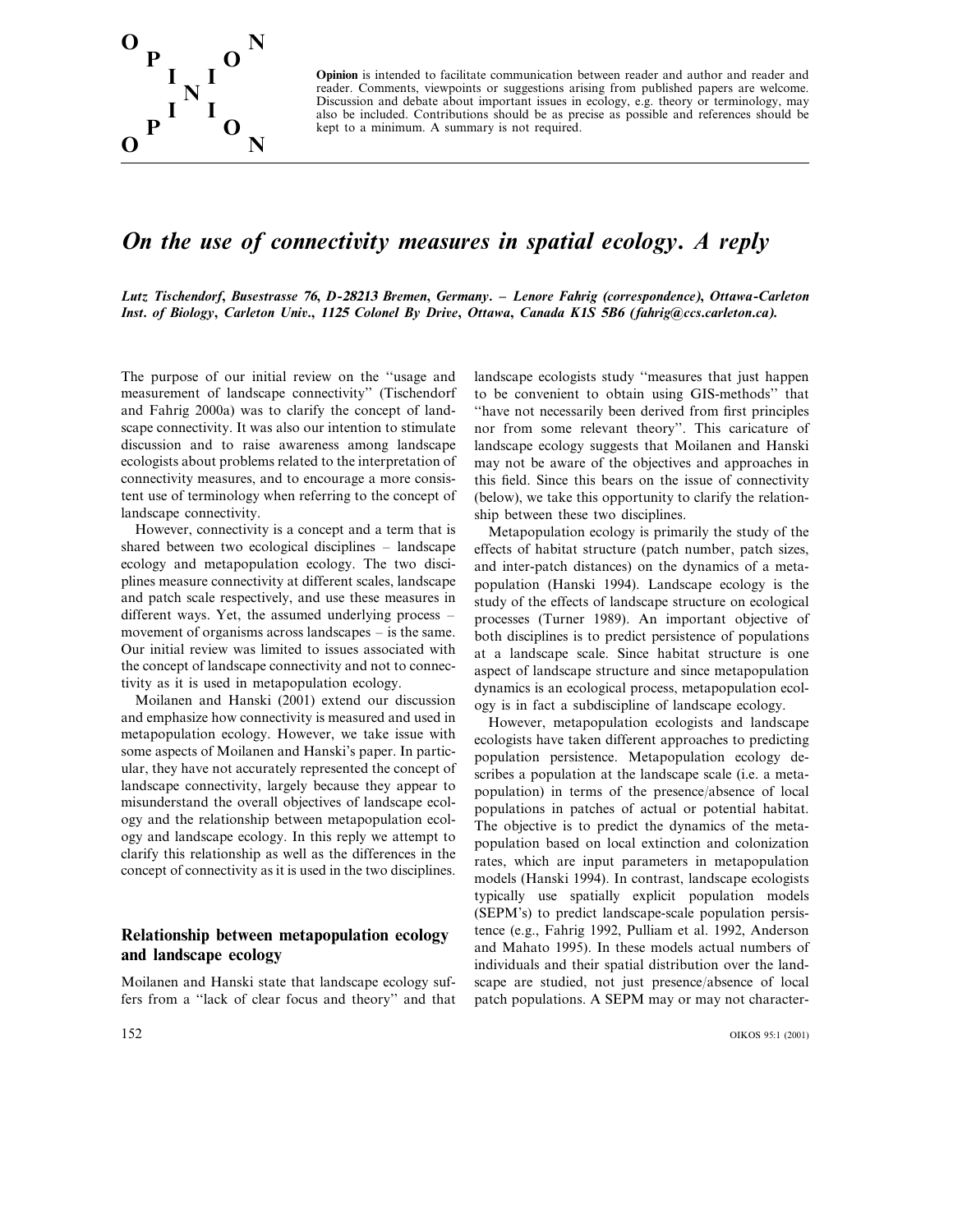ize the landscape in terms of patches. Unlike metapopulation models, extinction and colonization of local populations are not defined by input variables but result from population processes (births, deaths, movement) (e.g., Fahrig 1998). Another important distinction between the metapopulation approach and the SEPM approach is that metapopulation models ignore the characteristics of the non-habitat (''matrix'') portion of the landscape. In contrast, landscape models often assume that movement through matrix depends on attributes of the matrix, which may influence dispersal mortality and/or movement direction (e.g., Tischendorf and Fahrig 2000b). Therefore, in metapopulation ecology, movement between patches depends only on the distance between patches and the inherent ''dispersal ability'' of the organism (as captured in the colonization rate parameter). In landscape models, movement through the landscape is assumed to depend on the interaction between characteristics of the matrix and the movement behaviour of the organism.

Interestingly, Moilanen and Hanski (2001) suggest that ''one central aim of current metapopulation research is to produce a generally applicable modelling approach of spatial population dynamics that could be applied to arbitrary landscapes and parameterized with a reasonable amount of empirical data''. This is reflected in a recent trend toward including population size and matrix effects in so-called metapopulation models (e.g., Kean and Barlow 2000, Heino and Hanski 2001). Such models are in fact not correctly termed metapopulation models, because they are not based on the metapopulation framework of patch population presence/absence (colonization/extinction). In any event, the issues that must be dealt with for such a modelling objective to succeed are exactly the issues that landscape ecologists are already tackling in the context of landscape connectivity: effects of matrix structure and quality on movement through the landscape. Therefore, this trend in metapopulation ecology represents a shift toward the type of approach currently used by many landscape ecologists.

A second difference between metapopulation ecology and landscape ecology is the scale of empirical analysis. In empirical metapopulation studies a single data point represents data from a single patch, and data analyses relate patch size and isolation (predictor variables) to population presence/absence at the patch scale (response variable). These results are then combined in a model to predict metapopulation persistence (Hanski 1994). In contrast, in landscape ecological studies, each individual data point represents data from a landscape (e.g., McGarigal and McComb 1995, Trzcinski et al. 1999, Villard et al. 1999, Pope et al. 2000). Data analysis involves relating indices of landscape structure (e.g., mean patch size, total edge) for different landscapes to a population response variable such as landscape connectivity (e.g., Tischendorf 2001) or

population spatial distribution (e.g., With et al. 1997) or population presence/absence on the landscapes. These landscape indices are not simply measures that can be easily obtained through GIS (as suggested by Moilanen and Hanski) but are indices that, for theoretical reasons or reasons based on the organism's biology, are thought to be related to population density or presence/absence at the landscape scale. Each data point in a landscape-scale analysis therefore represents data from an individual landscape, and data from several landscapes are required for the analyses. To summarize this point, in metapopulation ecology data analysis is conducted at the patch scale (multiple patches) whereas in landscape ecology data analysis is conducted at the landscape scale (multiple landscapes).

## **Patch connectivity vs landscape connectivity**

Connectivity is a shared term with different meanings in different contexts. It is therefore necessary to be clear about the context in which it is used. This can be done by stating the context whenever the term is used. However, the author must then rely on the readers' ability to associate this term with the relevant context, when comparing the paper with other studies. A better way to clarify the context is to provide a modifier (e.g., ''landscape'' or ''patch'') for connectivity, which clearly identifies the intended meaning. The literature reveals both approaches. There are at least six different terms for connectivity: ''landscape connectivity'', ''patch connectivity'', ''connectivity'', ''connectedness'', ''habitat connectivity'' and ''patch isolation''. The term ''landscape connectivity'' refers to the landscape ecological perspective in which connectivity is seen as a property of an entire landscape. ''Patch connectivity'' identifies connectivity as an attribute of a patch and is typically used in metapopulation ecology. ''Patch isolation'' has been used as an antonym of ''patch connectivity''. Most landscape ecologists associate patch isolation with patch connectivity. The other three terms can only be interpreted unambiguously within a clearly demarcated context. To summarize, the inconsistent use of at least six different terms for two concepts in two related scientific disciplines has hindered communication and is responsible for some misunderstandings, which are reflected in the current debate. We therefore suggest using the terms ''patch connectivity'' (or patch isolation) and ''landscape connectivity''. Other terms should be avoided since their meaning is ambiguous.

Patch connectivity, as used in metapopulation ecology, is usually measured as the distance to the next nearest patch or the next nearest occupied patch (or the weighted mean of the distances to the next nearest *n* patches or next nearest *n* occupied patches). Inter-patch distance is assumed to be directly related to the colo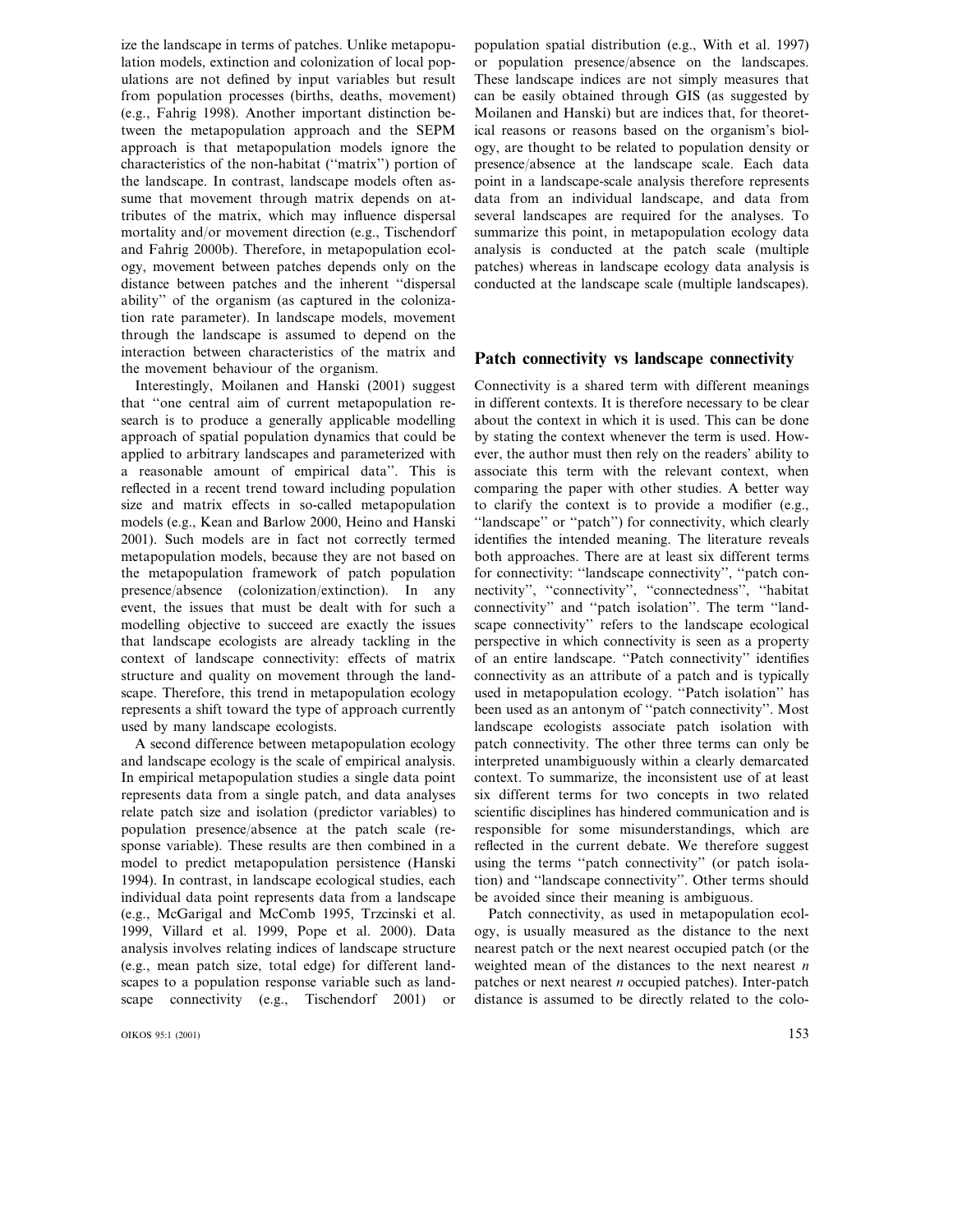nization rate of a patch. Patch connectivity is part of a metapopulation model (through its effect on the patch colonization term), which describes population dynamics at the landscape scale, i.e. a metapopulation. Hence, metapopulation ecology defines connectivity at the patch scale and the dynamics of a metapopulation at the landscape scale. There is no explicit transformation or aggregation of the patch connectivity measures to the landscape scale. Instead, this aggregation is done implicitly, since the individual patch connectivity values in the metapopulation model influence the metapopulation dynamics at the landscape scale.

This approach is different from landscape connectivity, which is a species-specific attribute of a landscape and not of a habitat patch. Since landscapes are often described in terms of the habitat patches they contain, it has been convenient to derive landscape connectivity measures based on some combination of immigration into habitat patches. Landscape connectivity measures such as mean dispersal success or mean search time (e.g. Doak et al. 1992, Demers et al. 1995, Schippers et al. 1996, Schumaker 1996, Tischendorf and Fahrig 2000b) are typical examples of this approach.

However, as we pointed out in our initial review (Tischendorf and Fahrig 2000a), such averages are problematical, in particular when used in landscapes with a few large habitat patches. For this reason, we argued for careful interpretation of patch-based landscape connectivity measures. We also suggest that nonpatch-based measures of landscape connectivity, such as cell immigration (Tischendorf and Fahrig 2000a, b) or the frequency of boundary crossings (Wiens et al. 1985), may be preferable to patch-based measures. This should, however, not be mistaken for a general criticism of patch connectivity or patch isolation. Both patch connectivity and landscape connectivity are useful (though different) concepts.

The concepts of landscape and patch connectivity were formulated based on the insight that movement of organisms across a heterogeneous landscape results in population linkages across the landscape. However, movement is incorporated in very different ways in these two approaches. The metapopulation approach focuses on colonization of empty patches. High patch connectivity implies a high probability of (re)colonization of that patch. Patch connectivity is assumed to result from movement through a landscape, but this movement is not explicitly modelled. In contrast, landscape connectivity is based directly on rates of movement through the landscape. Not all emigrants from habitat will reach other habitat, but may die or return. Movement rates are not necessarily uniformly distributed across a landscape. Individual perception combined with external forces, such as wind or road mortality, may alter movement paths or kill dispersers, resulting in different immigration rates than predicted by distance alone. All of these effects determine the rate

of movement through the landscape (landscape connectivity). Moilanen and Hanski refer to landscape connectivity as one among many indices that are used to characterize entire landscapes. In fact, landscape connectivity is not like other landscape indices because it is not based on landscape structure but rather on organism response to structure, i.e., successful movement through the landscape. The effects of the interactions between individual movement and landscape structure can only be understood using a landscape scale examination.

Finally, Moilanen and Hanski provide an example to ''prove'' that lower landscape connectivity should result in higher metapopulation persistence. The argument is that if we enlarge a landscape by adding a number of isolated habitat patches beyond the former bounds of the landscape, these isolated habitat patches will result in lower landscape connectivity (when calculated as an average over all habitat patch connectivities) but enhanced metapopulation persistence. We view this argument as specious and unrealistic. In any real situation the total area under consideration (e.g., for management) is predetermined. Changes in patch number and landscape connectivity will occur through addition or loss of habitat within this area. For example, if an existing landscape becomes more fragmented through habitat loss, both lower landscape connectivity and lower metapopulation persistence will result.

In summary, we disagree with the statement of Moilanen and Hanski that ''connectivity is primarily a measure of a habitat patch, … . , rather than a measure of an entire landscape''. In fact, there are two concepts of connectivity, one at the patch scale and one at the landscape scale. We hope that this reply has clarified and corrected some misapprehensions about landscape ecology in the paper by Moilanen and Hanski.

*Acknowledgements* – We thank Jochen Jaeger for his comments on a draft of this paper.

## **References**

- Anderson, M. C. and Mahato, D. 1995. Demographic-models and reserve designs for the California spotted owl. – Ecol. Appl. 5: 639-647.
- Demers, M. N., Simpson, J. W., Boerner, R. E. J. et al. 1995. Fencerows, edges, and implications of changing connectivity illustrated by two contiguous Ohio landscapes. – Conserv. Biol. 9: 1159–1168.
- Doak, D. F., Marino, P. C. and Kareiva, P. M. 1992. Spatial scale mediates the influence of habitat fragmentation on dispersal success: implications for conservation. – Theor. Popul. Biol. 41: 315–336.
- Fahrig, L. 1992. Relative importance of spatial and temporal scales in a patchy environment. – Theor. Popul. Biol. 41: 300–314.
- Fahrig, L. 1998. When does fragmentation of breeding habitat affect population survival? – Ecol. Model.  $105: 273-292$ .
- Hanski, I. 1994. A practical model of metapopulation dynamics. – J. Anim. Ecol. 63: 151–162.